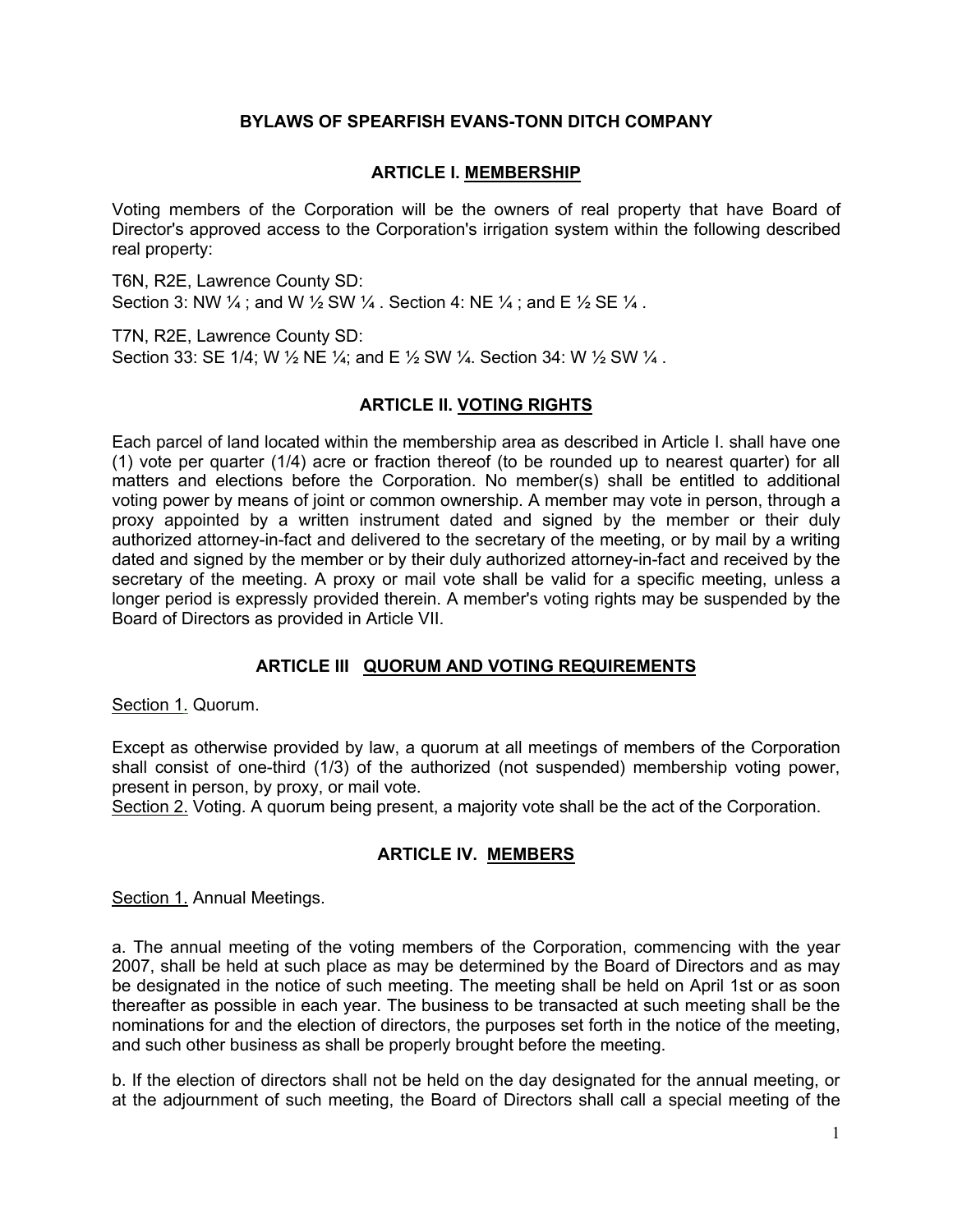members as soon as conveniently possible thereafter. At such meeting the election of directors shall take place, and such election and any other business transacted thereat shall have the same force and effect as at an annual meeting duly called and held.

c. In the event the annual meeting is not held at the time prescribed in Article IV, Section l(a) above, and if the Board of Directors shall not call a special meeting as prescribed in Article IV, Section I(b) above, within two (2) months after the date prescribed for the annual meeting, then any voting member may call such meeting, and at such meeting the voting members may elect the directors and transact other business with the same force and effect as at an annual meeting duly called and held.

Section 2. Special Meetings.

Special meetings of the members may be called by the President or the Board of Directors.

Section 3. Notice and Purpose of Meetings.

Each member entitled to vote shall be given in person, by mail, or by facsimile or electronic transmission, written printed notice of the purpose or purposes, and the time and place of every meeting of members.

Section 4. Presiding Officer; Order of Business.

a. Meetings of the voting members shall be presided over by the President. The President shall also serve as Chairperson of the Board.

b. The Secretary of the Corporation shall act as secretary of every meeting, but if the Secretary is not present, the members entitled to vote at the meeting shall choose any person present to act as secretary of the meeting.

c. The order of business shall be, if applicable, as follows:

- (1) Call of meeting to order.
- (2) Proof of notice of meeting.
- (3) Reading of minutes of last previous meeting.
- (4) Reports of officers,
- (5) Reports of committees.
- (6) Election of directors.
- (7) Miscellaneous business.

#### Section 5. List of Members.

a. A complete list of the members entitled to vote at the ensuing meeting, arranged in alphabetical order, and showing the address, shall be prepared by the Secretary, or other officer of the Corporation having charge of the Corporate Books.

b. The original Corporate Books shall be prima facie evidence as to who are the voting members entitled to examine such list or to vote at any meeting of the members.

c. Failure to comply with the requirements of this section shall not affect the validity of any action taken at such meeting of the members.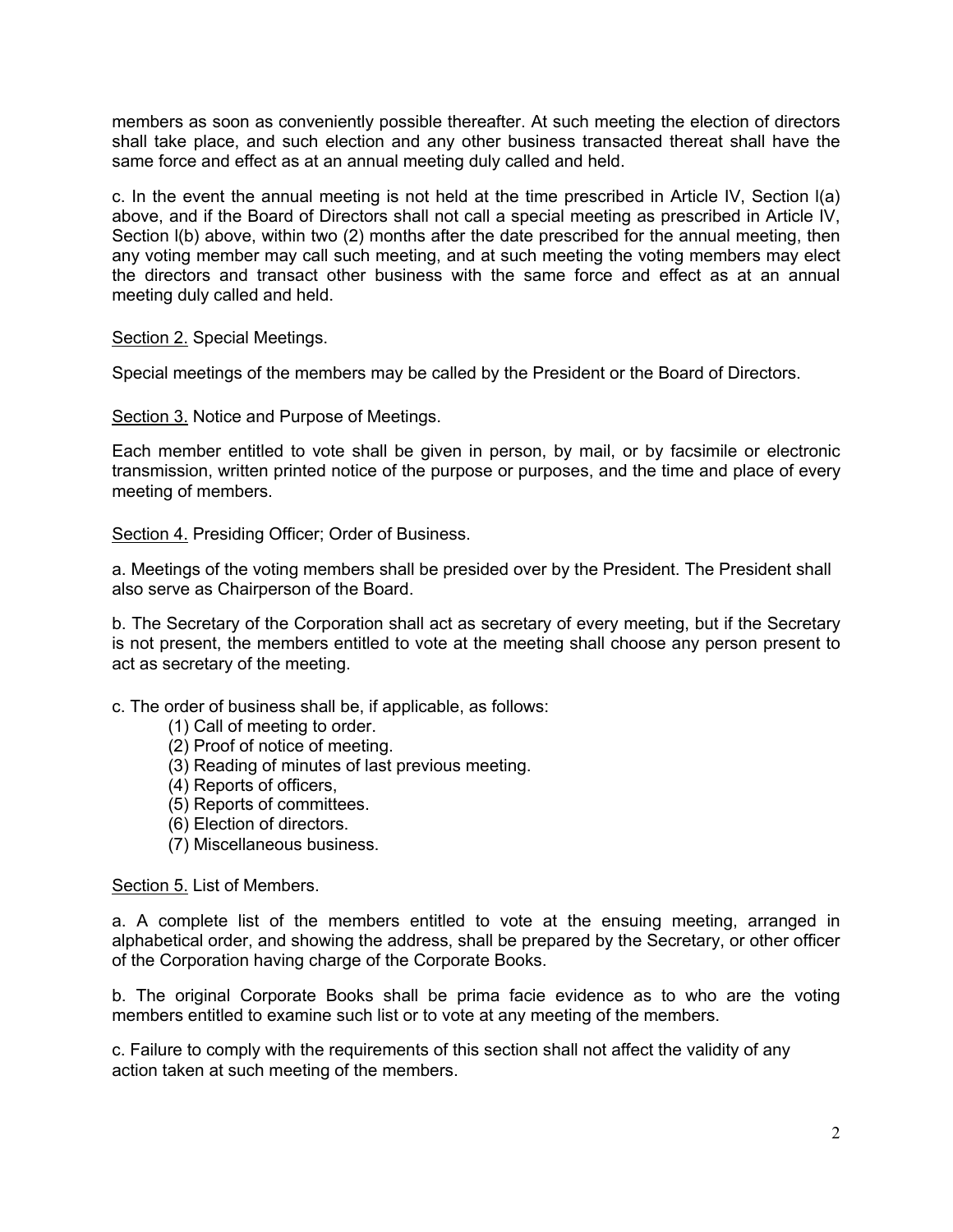# **ARTICLE V. DIRECTORS**

Section 1. Number, Qualification, Term, Quorum, and Vacancies.

a. The property, affairs and business of the Corporation shall be managed by a Board of Directors of five (5) persons. Directors shall be elected at the annual meeting of the members and each director shall serve for three (3) years and until their successor shall have been elected and qualified. Initially, two (2) directors will be elected to serve a term of three (3) years, two (2) directors will be elected to serve a term of two (2) years, and one (1) director shall be elected to serve a term of one (1) year.

b. Directors must be members of the Corporation.

c. A majority of the directors in office shall be necessary to constitute a quorum for the transaction of business by the directors. A majority vote of the quorum shall be the act of the Board of Directors. If, at any meeting of the Board of Directors, there shall be less than a quorum present, a majority of those present may adjourn the meeting, without further notice, from time to time until a quorum shall have been obtained. In case there are vacancies in the Board of Directors, other than vacancies created by the removal of a director or directors by the voting members, the remaining directors, although less than a quorum, may by a majority vote elect a successor or successors for the unexpired term or terms.

d. The Board of Directors shall elect the principal officers. The President shall also serve as Chairperson of the Board.

### Section 2. Meetings.

Meetings of the Board of Directors shall be held at such place as may be determined by the Board of Directors and as may be designated in the notice of such meeting. Regular meetings of the Board of Directors shall be held immediately following the annual meeting of the members. Special meetings may be held at any time upon call of the Chairperson, or any director, upon notice. Notice of a special meeting shall be given in person, by mail, by facsimile transmission, or by electronic transmission. Notice need not be given of regular meetings of the Board of Directors held at times fixed by resolution of the Board of Directors. Meetings may be held at any time without notice if all the directors are present or if, before the meeting, those not present waive such notice in writing. Notice of a meeting of the Board of Directors need not state the purpose of, nor the business to be transacted at, such meeting.

#### Section 3. Removal.

a. At any meeting of the voting members, any director or directors may be removed from office, without assignment of any reason thereof, by a two-thirds (2/3) vote of the members entitled to vote at such meeting.

b. When any director or directors are removed, new directors may be elected at the same meeting of the members for the unexpired term of the director or directors removed. If the voting members fail to elect persons to fill the unexpired term or terms of the director or directors removed, such unexpired terms may be considered vacancies on the Board to be filled by the remaining directors,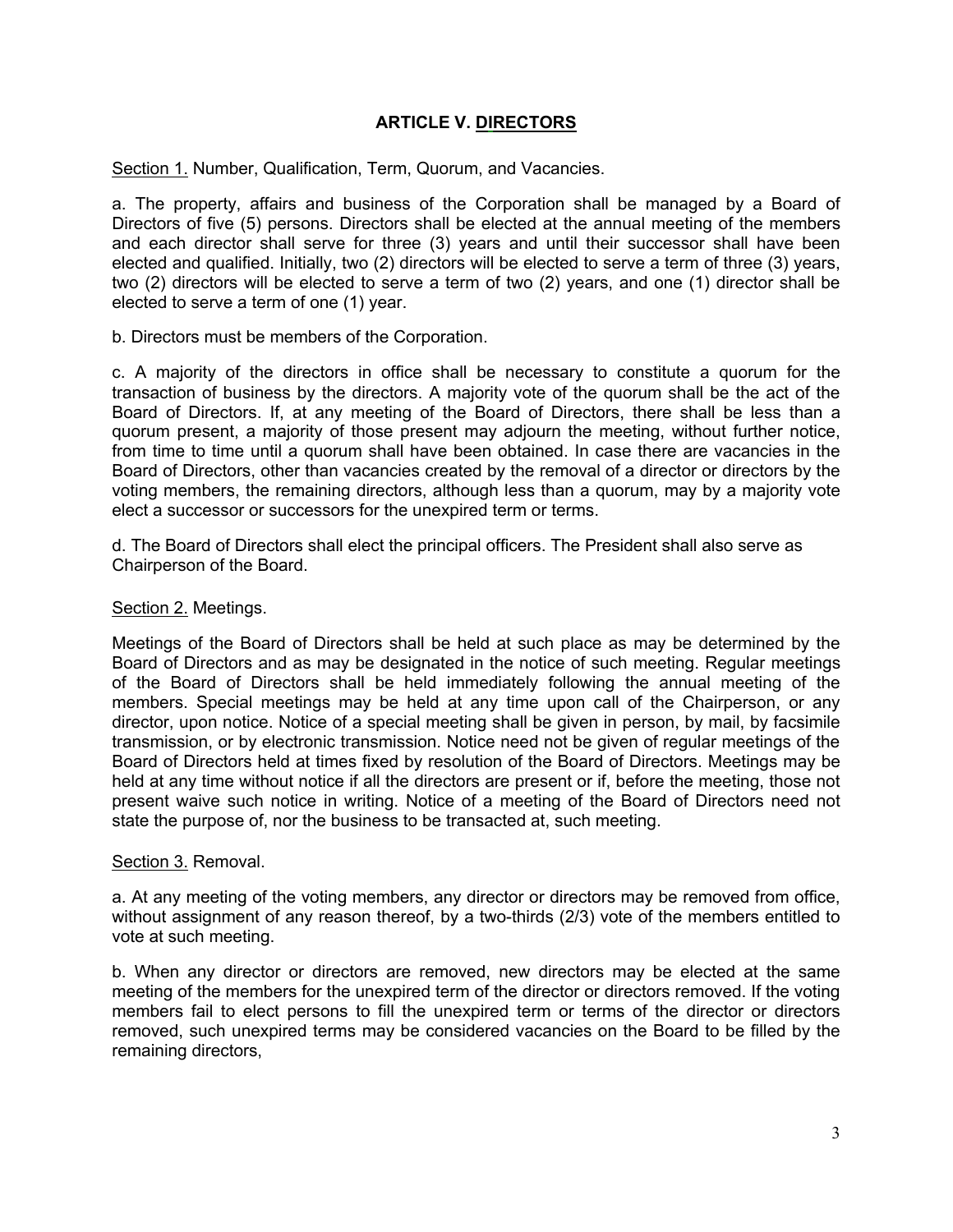### Section 4. Compensation.

No director shall receive compensation for any services rendered to the Corporation, However, any director may be reimbursed for their actual expenses incurred in the performance of their duties if authorized by the other directors.

### Section 5. Duties.

The duties of the directors shall include, but are not limited to, the following:

- a. Cause to be kept a complete record of all its acts and corporate affairs and to present a statement thereof to the members at the annual meeting of the members;
- b. Oversee all officers, agents and employees of this Corporation, and to see that their duties are properly performed;
- c. Cause to be sent written notice of such charges to every member subject to at least thirty (30) days' advance notice of the effective date of such rates or charges;
- d. To issue, or cause an appropriate officer to issue, upon demand by any person, a certificate setting forth whether or not any charge has been paid. A reasonable charge may be made by the Board for the issuance of such certificates. If the certificate states that charges have been paid, such certificate shall be conclusive evidence of payment;
- e. To cause all officers or employees having fiscal responsibilities to be bonded, as it may deem appropriate.
- f. To terminate or suspend water service provided by, or the use of facilities of, the Corporation to any nonmember or to any member for the period of time that the charges due the Corporation from said member are delinquent. When such delinquent charges are paid by said member, the Board of Directors will promptly restore water service and use of the facilities to said member;
- g. Exercise for the Corporation all powers, duties and authorities vested in or delegated to the Corporation and not reserved to the membership by other provisions of these Bylaws or the Articles of Incorporation;
- h. Declare the office of a member of the Board of Directors to be vacant in the event that such member shall be absent from three (3) consecutive regular meetings of the Board of Directors; and
- i. To approve any contracts for employment of any manager, independent contractor, or any employee as it deems necessary, and to prescribe their duties, in the course of maintaining, improving, operating or administering the Corporation or any of the Corporation's property or rights.
- j. To take any other act reasonably necessary for the protection of the Spearfish Evans-Tonn Ditch and the Corporation's water rights.

# **ARTICLE VI. OFFICERS**

Section 1. Number.

The officers of the Corporation shall be a President, Vice-President, Secretary, and Treasurer. The President shall also be Chairperson of the Board. In addition, there may be such subordinate officers as the Board of Directors may deem necessary. Any person may hold two offices, but no more than two, except no person shall simultaneously serve as the President and either the Secretary or Treasurer.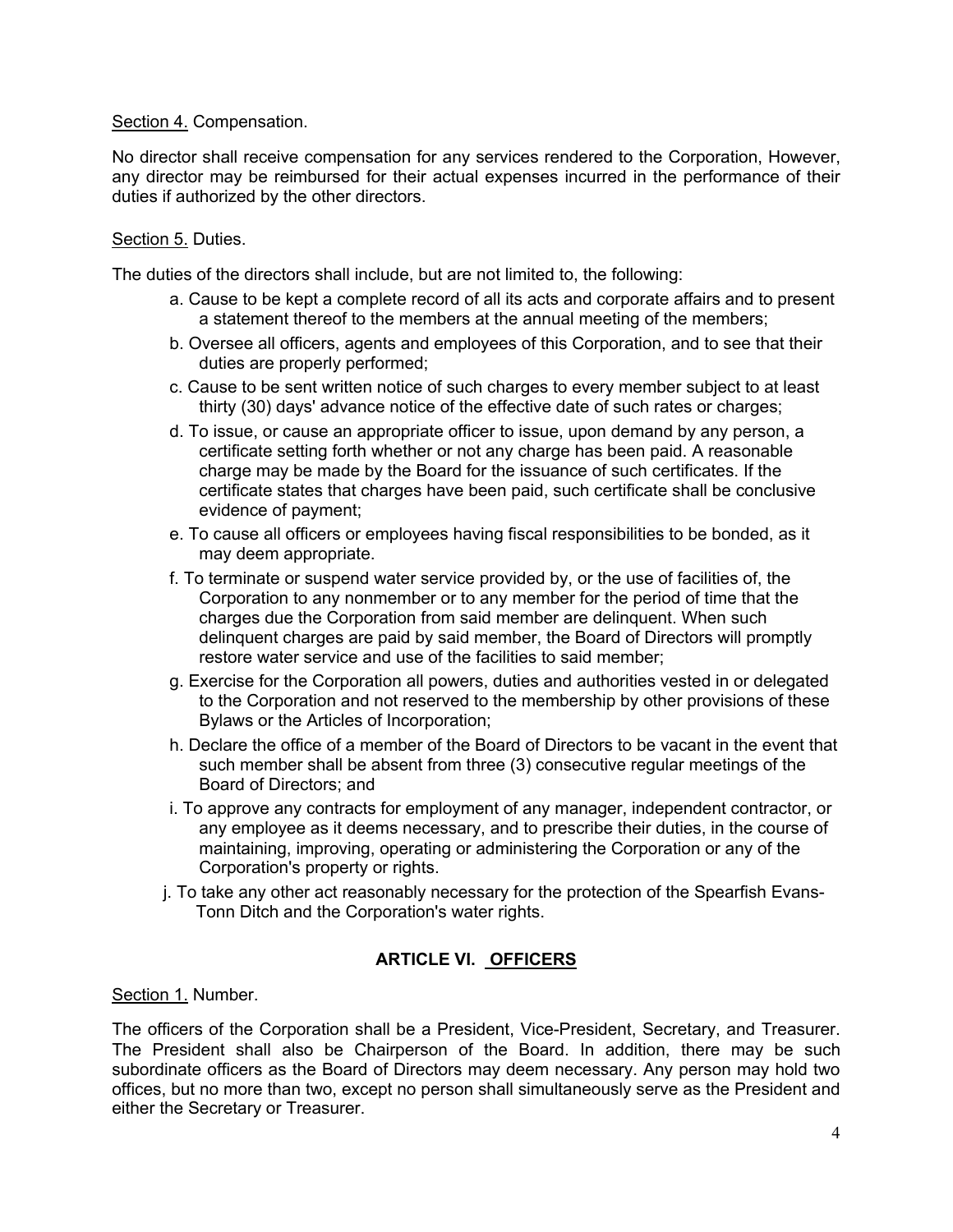#### Section 2. Term of Office.

The initial principal officers shall be chosen by the initial Board of Directors named in Article VIII of the Articles of Incorporation. Thereafter, the principal officers, shall be chosen annually by the Board of Directors at the meeting of the Board following the members' annual meeting, or as soon thereafter as is conveniently possible. Subordinate officers may be chosen from time to time. Each officer shall serve until their successor has been chosen and qualified, or until their death, resignation or removal,

### Section 3. Removal.

Any officer may be removed from office, with or without cause, at any time by the affirmative vote of a majority of the authorized Board of Directors.

### Section 4. Vacancies.

Any vacancy in an office may be filled for the unexpired portion of the term by the Board of Directors.

#### Section 5. Duties.

a. The President shall have general supervision of the affairs of the Corporation, shall sign or countersign all contracts or other instruments of the Corporation as authorized by the Board of Directors, shall make reports to the Board of Directors and members, and shall perform such other duties as are incident to the office or are properly required of the President by the Board of Directors. The President shall preside at all meetings of the members and the Board of Directors.

b. The Vice-President shall exercise the functions of the President during the absence or disability of the President. The Vice-President shall have such powers and discharge such duties as may be assigned from time to time by the Board of Directors.

c. The Secretary shall record the votes and keep the minutes of all meetings and proceedings of the Board of Directors and of the members; keep the corporate seal of the Corporation and affix it on all papers requiring said seal; serve notice of meetings of the Board and of the voting members; keep appropriate current records showing the members of the Corporation together with their addresses, complete and file the corporate report with the Secretary of State as required by SDCL chapter 47-24, and shall perform such other duties as required by the Board of Directors and incident to the office.

d. The Treasurer shall receive and deposit in an appropriate bank account all monies of the Corporation and shall disburse such funds as directed by resolution of the Board of Directors; shall sign all checks and promissory notes of the Corporation; keep proper books of account; shall prepare an annual budget and a statement of income and expenditures to be presented to the membership at its regular annual meeting, and shall perform such other duties as required by the Board of Directors and incident to the office.

e. Other subordinate officers appointed by the Board of Directors shall exercise such powers and perform such duties as may be delegated to them by the resolutions appointing them, or by subsequent resolutions adopted from time to time.

f. In case of absence or disability of any officer of the Corporation and of any person hereby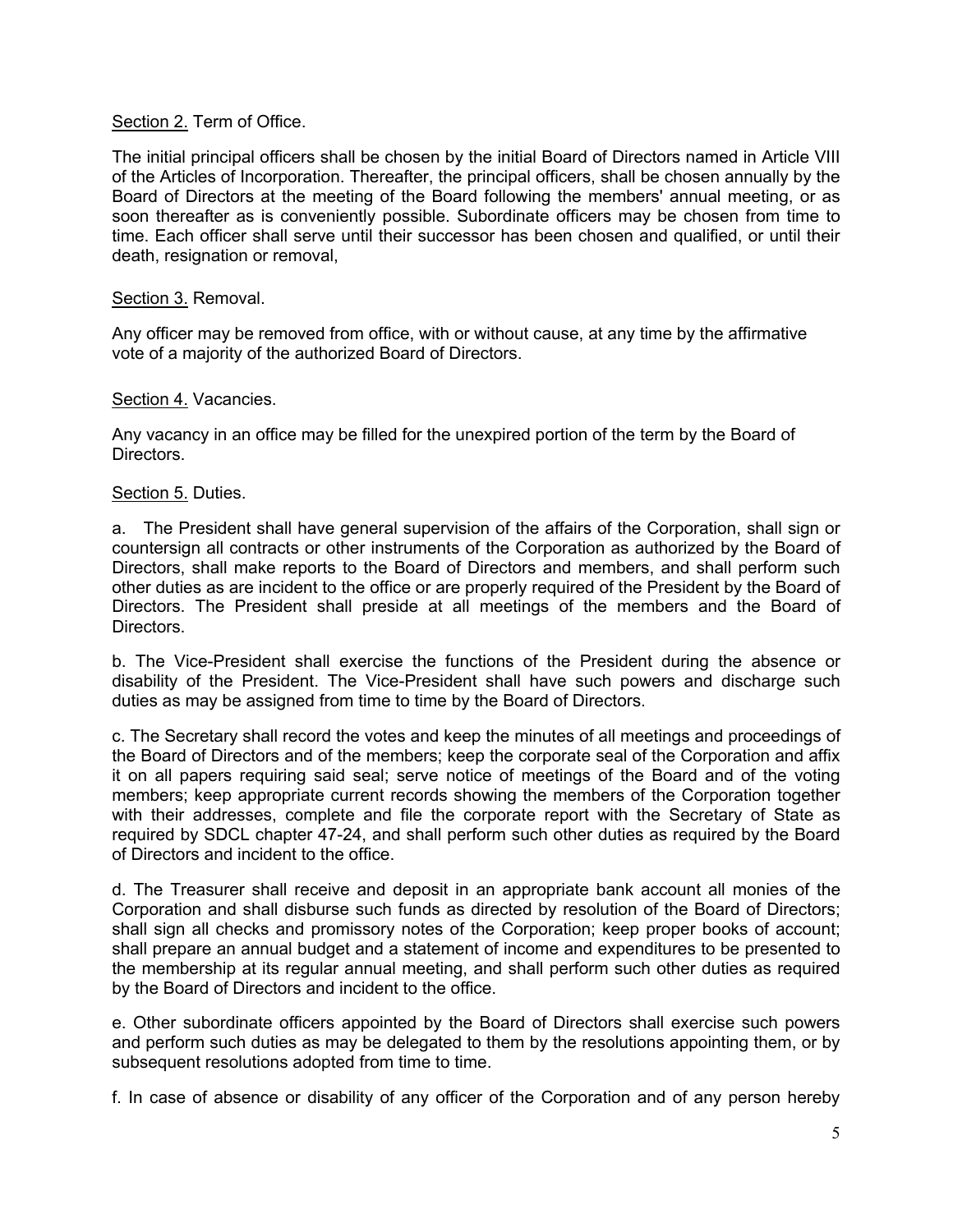authorized to act in their place during such period of absence or disability, the Board of Directors may from time to time delegate the powers and duties of such officer to any other officer, or any director, or any other person whom it may select.

#### Section 6. Compensation.

No officer shall receive compensation for any services rendered to the Corporation. However, any officer may be reimbursed for their actual expenses incurred in the performance of their duties if authorized by the Board of Directors.

# **ARTICLE VII. FEES. ASSESSMENTS AND CHARGES**

## Section 1. Levy of Charges.

In order to maintain, improve, operate and administer the Corporation and the Corporation's property, including the ditch and its water rights, each member is obligated to pay the fees, assessments and charges (hereinafter referred to as "charges"), as may be determined from time to time by the members entitled to vote at such meeting. Such charges are secured as a continuing lien upon the members' property located within the membership area as described in Article I. Any charges which are not paid when due shall be delinquent. If a charge is not paid within thirty (30) days after the due date, the charge shall bear interest from the date of delinquency at the rate of fifteen percent (15%) per annum, and the delinquent member's voting rights in the Corporation shall be suspended and said delinquent member shall no longer have the right to receive water from the Spearfish Evans-Tonn Ditch Company or any laterals connected thereto. Furthermore, the Corporation may bring an action at law against the member personally obligated to pay the same or foreclose the lien against the member's property and interest, costs and reasonable attorney's fees for any such action shall be added to the amount of such charge. Upon payment of all delinquent charges, interest, costs and attorneys fees, if any, all suspended voting rights and receipt of water service shall be promptly restored to the member. No member may waive or otherwise escape liability for the charges provided for herein by nonuse of water or abandonment of their property.

## Section 2. Annual Membership Fee.

On or before the first day of May of each year, the membership shall determine an annual membership fee required to carry out the affairs, duties and goals of the Corporation during the twelve (12) months beginning on the first day of May of each year. Fees that remain unpaid and are therefore past due and delinquent shall bear interest and be treated as a delinquent charge as referenced in Section 1.

#### Section 3. Special Fees.

In addition to the above-stated annual membership fees, the Corporation may fix and collect from time to time special fees from the entire membership for unexpected or unanticipated expenses, provided that said special fees shall first be approved by eighty percent (80%) vote of the members entitled to vote at such meeting. This provision is intended to cover, among other things, those instances when unanticipated maintenance or repair of the ditch or corporate property is required to preserve, protect and continue use of the Corporation's water rights by its members.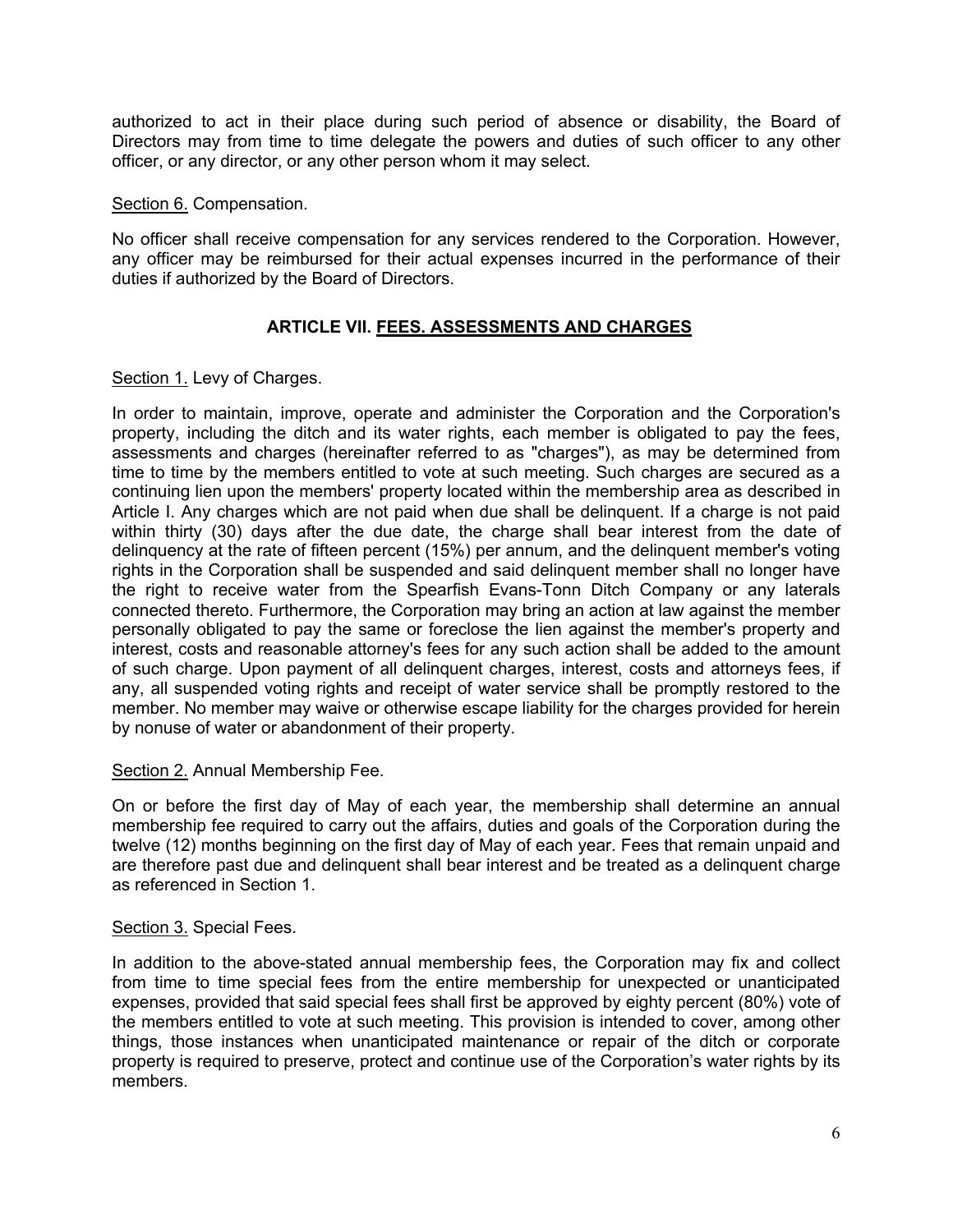Section 4. Notice of Lien.

Any notice of lien record, unpaid and delinquent fees, past due more than thirty (30) days, shall constitute a lien upon the delinquent member's property. A notice of lien may be recorded with the office of the register of deeds of Lawrence County, South Dakota, identifying the name and last known address of the member; the legal description of the property affected by the lien; the amount of the lien; and the name and address of the Corporation's agent authorized to release such lien.

# **ARTICLE VIII. CORPORATE SEAL**

The corporate seal of the Corporation shall consist of two concentric circles, between which shall be the name of the Corporation, and in the center of which shall be inscribed the year of its incorporation and the words "Corporate Seal, State of South Dakota."

## **ARTICLE IX. BOOKS AND RECORDS**

The Articles of Incorporation, Bylaws, books, records and papers of the Corporation shall be available for inspection by any voting member of the Corporation upon reasonable notice.

## **ARTICLE X. AMENDMENT OF BYLAWS**

These Bylaws may be amended, at a regular or special meeting of the members, by a majority vote of the authorized membership voting power entitled to vote at such meeting.

# **ARTICLE Xl. FISCAL YEAR**

The fiscal year of the Corporation shall begin on the 1st day of January and end on the 31st day of December of every year, except the first fiscal year shall begin on the date of incorporation.

#### **ARTICLE XII. DISSOLUTION**

The Corporation may be dissolved with the assent given in writing and signed by two-thirds (2/3) of the authorized membership voting power.

## **ARTICLE XIII. INDEMNIFICATION**

The Corporation shall indemnify any person who was or is a party or is threatened to be made a party to any threatened, pending or completed action, suit or proceeding, whether civil, criminal, administrative or investigative, other than an action by or in the right of the Corporation, by reason of the fact that that person is or was a director, officer, employee or agent of the corporation, or is or was serving at the request of the Corporation as a director, officer, employee or agent of another corporation, limited liability company, partnership, joint venture, trust or other enterprise, against expenses, including attorneys' fee, judgments, fines and amounts paid in settlement actually and reasonably incurred by that person in connection with such action, suit or proceeding if that person acted in good faith and in a manner that person reasonably believed to be in or not opposed to the best interests of the Corporation, and, with respect to any criminal action or proceeding, had no reasonable cause to believe such conduct was unlawful. The termination of any action, suit or proceeding by judgment, order, settlement, conviction, or upon a plea of nolo contendere or its equivalent, does not, of itself, create a